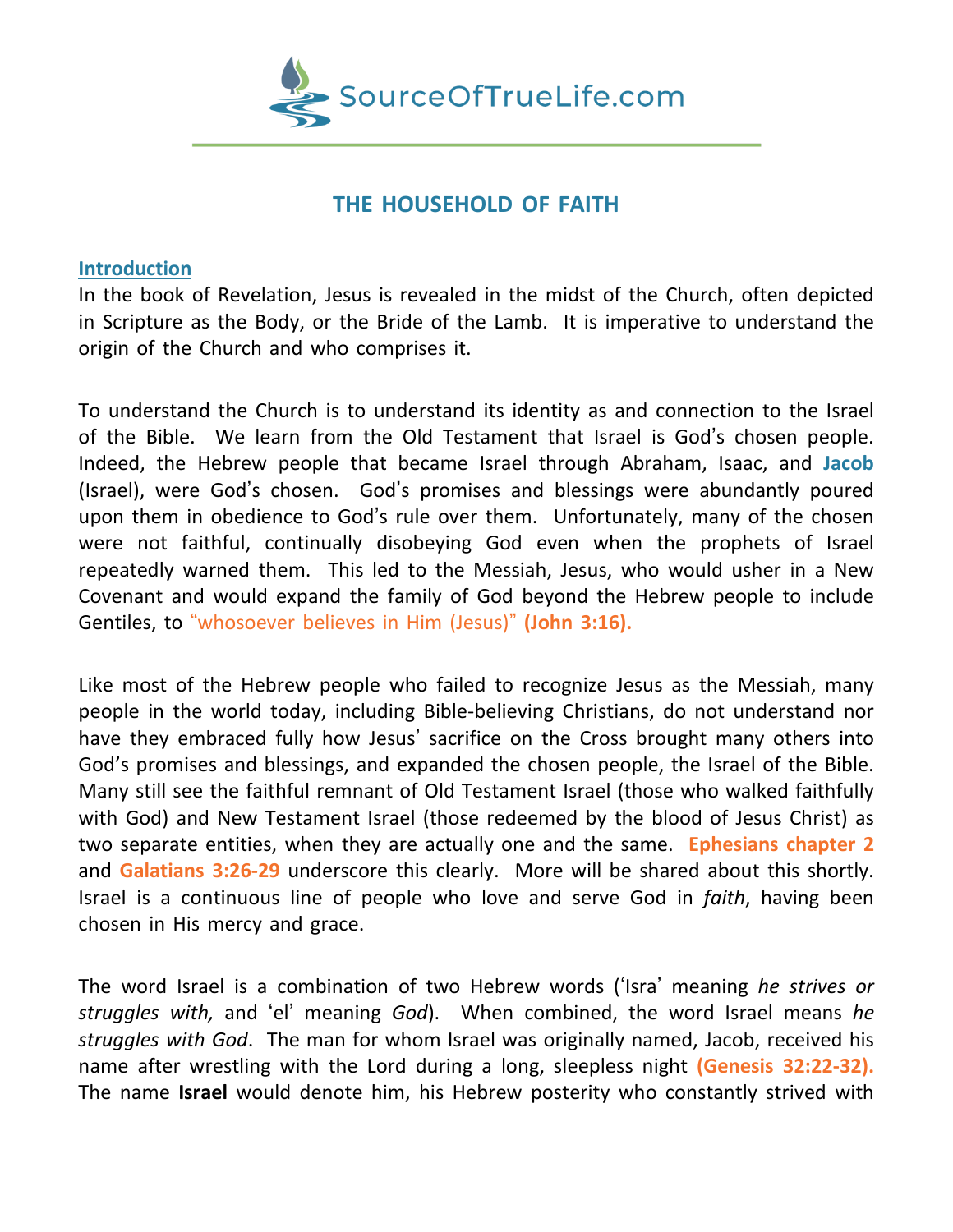God, and others who would be brought into what we will call the **Household of Faith** after struggling with God in sin but finding salvation in Jesus Christ.

This Household of Faith is comprised of "a great multitude that no one could count, from every nation, tribe, people and language" **(Revelation 7:9).** Beyond the initial Israel of the Hebrew nation, Gentiles would be allowed into the household. The apostle Peter, after witnessing this Gentile inclusion, said, "I now realize how true it is that God does not show favoritism but accepts men from every nation who fear him and do what is right" **(Acts 10:34).** From Abraham's time forward, the Household of Faith has been growing. Let us explore this in more detail.

#### **Establishing a Faithful People**

To get the complete picture, we must go all the way back to Adam and Eve, back to the very beginning. God created them to have communion and fellowship with Him. The life God breathed into them was eternal in nature. Scripture indicates that humanity was created as an immortal society. Humanity was a perfect creation of God, with whom He intended to maintain an intimate relationship.

Just as God had created humanity to be immortal, He also gave them free will. God wanted people to choose Him. He did not create robots who would praise and serve Him involuntarily. He wanted an obedient people who would praise and serve Him for who He is, making the step toward God on their own and not by force.

Unfortunately, it was in that free will that the separation between God and humanity began. Most are familiar with the plight of Adam and Eve **(Genesis 2 and 3).** God had given them instructions and they did not obey. He had sought from them an obedience and love that would honor the Creator. They willed not to obey God. The origin of sin was theirs. The perfect creation became defiled in that it rejected its Creator's will. As a consequence, Adam and Eve spiritually died, becoming subject to physical and eternal death. All humanity from that point forward shared their fate.

God, who is holy and pure, could not allow sin to go unpunished in a universe so properly ordered and disciplined by His laws. Death was the punishment, though God did not love humanity any less. His great love for humanity was eventually demonstrated in Jesus, the Savior. Even at the point of Adam and Eve's fall, God began the process of reconciling humanity to Himself, as He clothed their nakedness with animal skins and promised them a Redeemer **(Genesis 3:15, 21).** The redemptive process that was culminated in the obedience of Jesus Christ at Calvary actually began thousands of years before.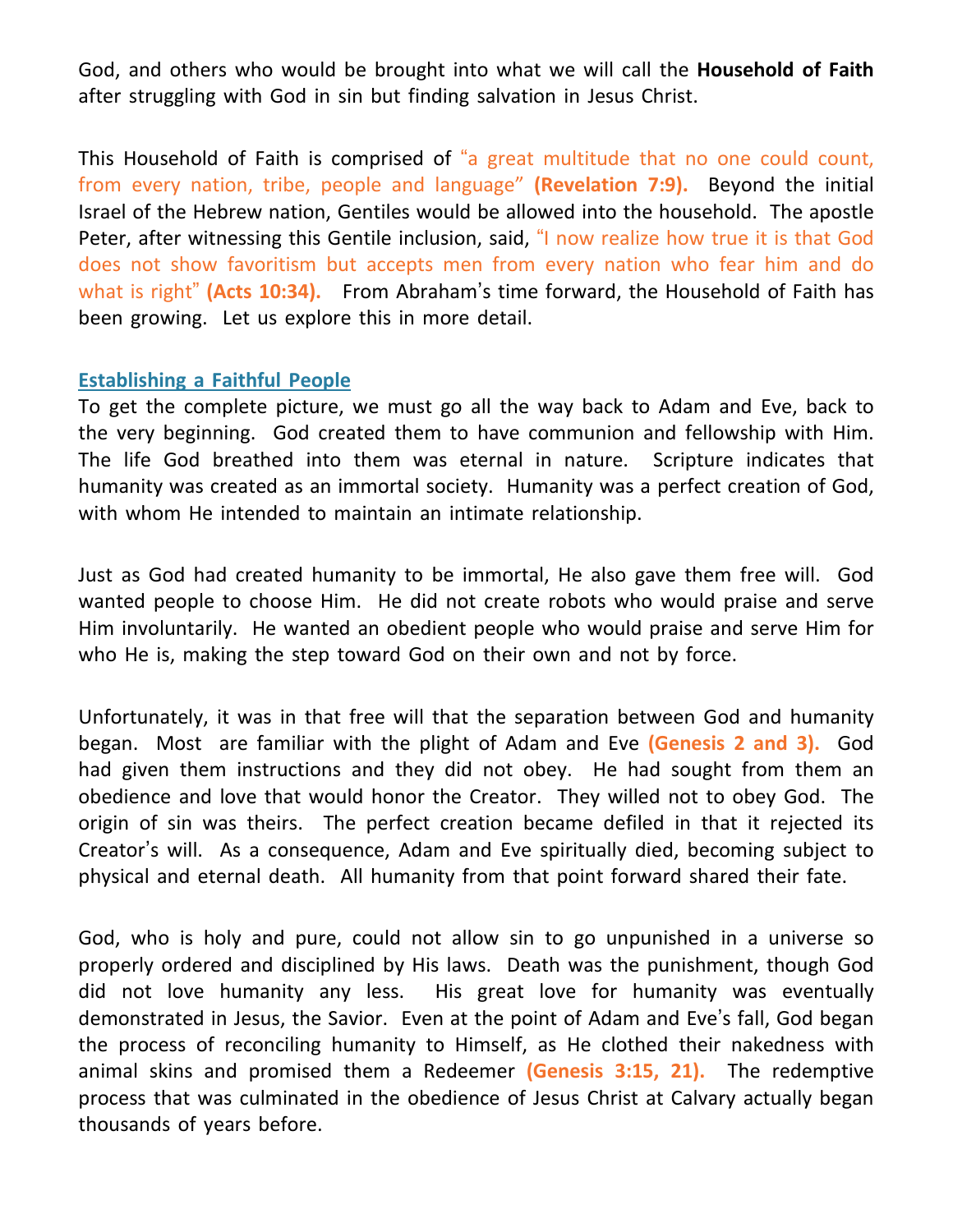### **A God of Covenants**

God guaranteed His promise to Adam by establishing a covenant with humanity. A covenant is a contract between two parties. This one was a contract between God and humanity. The vessel with whom God chose to establish the contract was Abraham.

**Genesis 17** records the event – "I will establish my covenant between me and thee and thy seed after thee in their generations for an everlasting covenant, to be a God unto thee, and to thy seed after thee" **(verse 7).** "And ye shall circumcise the flesh of your foreskin; and it shall be a token of the covenant betwixt me and you" **(verse 11).**

The important word is '*everlasting*.' It was not going to be a short-term covenant. There would be no termination date. When you enter into a contract to buy a home, you usually agree to a price, a down payment, and a date at which the contract is null and void if financing or other contingencies of the contract are not met. Contracts have definite time boundaries. The covenant God presented to Abraham was *everlasting*, one that would never come to an end.

Further details of the covenant with Abraham, more broadly in the context of the Old Covenant recorded in the Old Testament of the Bible, were given to Moses at Mt. Sinai **(Exodus 19:1ff).** The Hebrew people received Ten Commandments, as well as other rules and regulations for their lives with God at the center, i.e., The Law. The Old Covenant is known as the covenant of the *Law*. The New Covenant, by contrast, was established through Jesus Christ and is known as the covenant of *grace*.

Neither the Old Covenant of the law nor the New Covenant of grace is contradictory to the everlasting covenant God established with Abraham. Although the covenant of grace replaced the covenant of the Law, both were used by God as a method of carrying out the everlasting covenant established with Abraham. **Hebrews 8** sheds light on this truth, indicating that the first covenant had faults and necessitated a second or better covenant which would be mediated by Jesus. God did not institute a faulty covenant. The fault with the first covenant was humanity's inability to keep it **(verses 7-8).**

The apostle Paul confirms this when he tells the Christians at Rome that the law or first covenant served only to bring a "knowledge of sin" **(Romans 3:20).** The covenant that was replaced was not the covenant of faith made with Abraham, but the covenant of the Law made through Moses. God used the Law to show humanity its need for grace, which would be given freely in Jesus Christ. Salvation in Jesus comes by the same kind of faith exhibited in Abraham, the father of faith.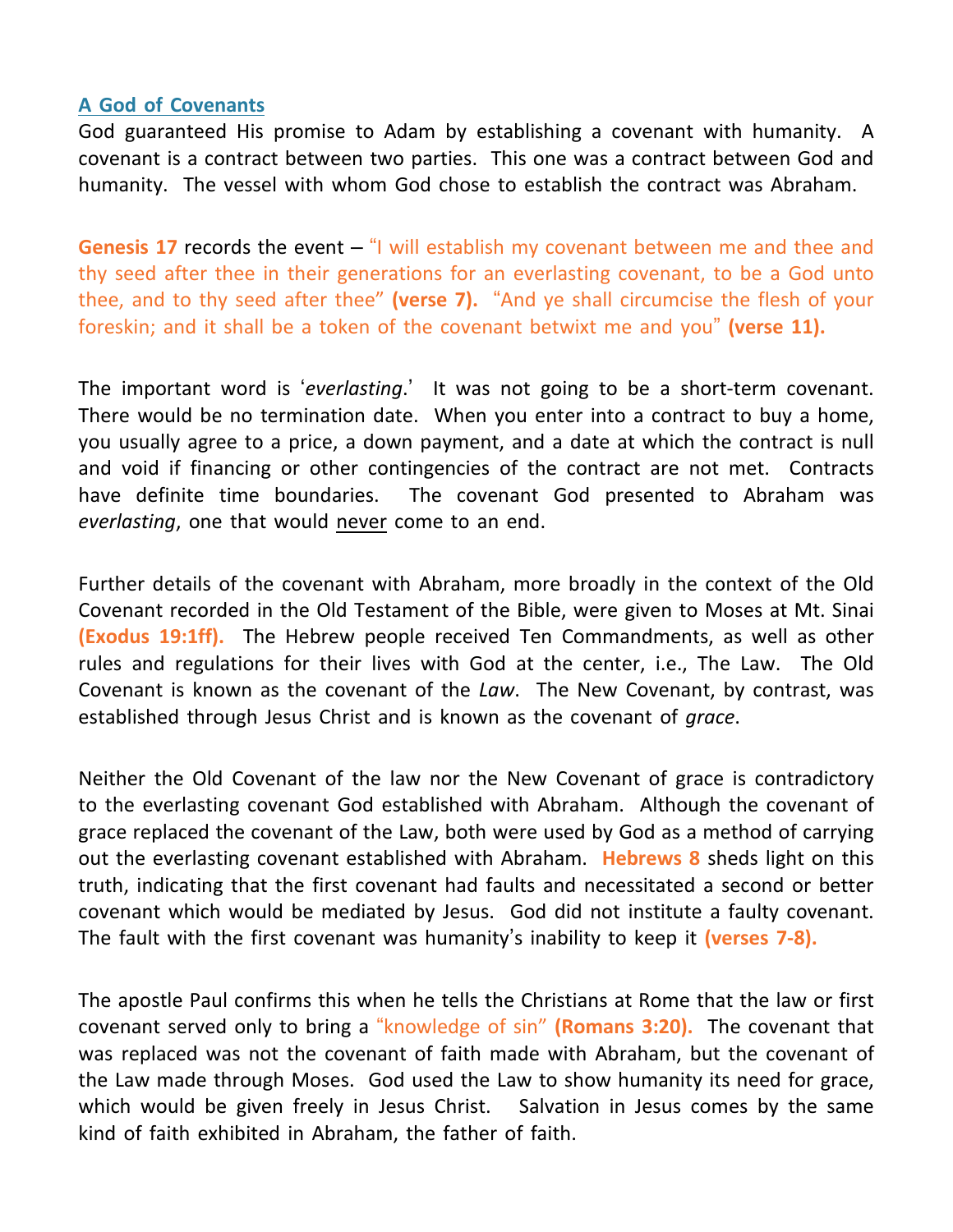The second covenant, that of grace, replaced the Law. In this New Covenant, the law would be placed in willing hearts and minds, not kept externally **(Jeremiah 31:33-34 and Hebrews 8:10-11).** "Their sins and their iniquities will I remember no more" **(Jeremiah 31:34 and Hebrews 8:12).** God remembered sins under the first covenant, the Law, because the Law exposed sin. In the second covenant, God forgets sins because they have been eradicated by the blood of Jesus. Both covenants were steps in God's plan of salvation, supporting the everlasting covenant originally made with Abraham through faith.

Abraham's character as a man of faith was evidenced when he trusted God's request to sacrifice his only son on Mount Moriah (Genesis 22). Though remembering that God had promised to bless him and multiply his seed after him and cause multitudes to be raised up through him, Abraham still trusted God, in obedience, bound Isaac to an altar, and raised a knife to slay him. God, of course, intervened and provided a ram as a sacrifice in place of Isaac, as He would do later with Jesus for the sins of humanity.

It is through faith that God calls for humanity to draw near Him. The ultimate faith would come in accepting Jesus Christ as Lord and Savior, in obedience and faith like that of Abraham. Reconciliation between God and humanity was instituted through Abraham, continued with the covenant of law at Mount Sinai, and would culminate with the work of the Cross of the second covenant. Both covenants contributed to reconciling humanity to God through faith in Jesus Christ.

There is but one faith covenant. It is comprised of subcontracts or covenant phases. Neither of these phases nullified the overall, everlasting covenant of God made with Abraham. God never intended to have two camps of followers, one called the nation of Israel (Old Covenant) and another the Church of Jesus Christ or spiritual Israel (New Covenant). When the Hebrew people failed to honor the first covenant, God transitioned to a second. Through both covenants, God is establishing one camp of followers who walk by faith. This camp is the Household of Faith.

Faithful people in the nation of Israel under the Old Covenant have been mistakenly separated from spiritual Israel, the Church under the New Covenant when, in fact, they are members of the same entity. Using a horticultural analogy, the apostle Paul says that faithful followers of Jesus Christ, outside of the initial chosen family tree of Hebrew people, are "grafted in among the others" to make *one* tree (the Church), with every branch drawing its nourishment and its vitality from the Root, Jesus Christ **(Romans 11:11-27).**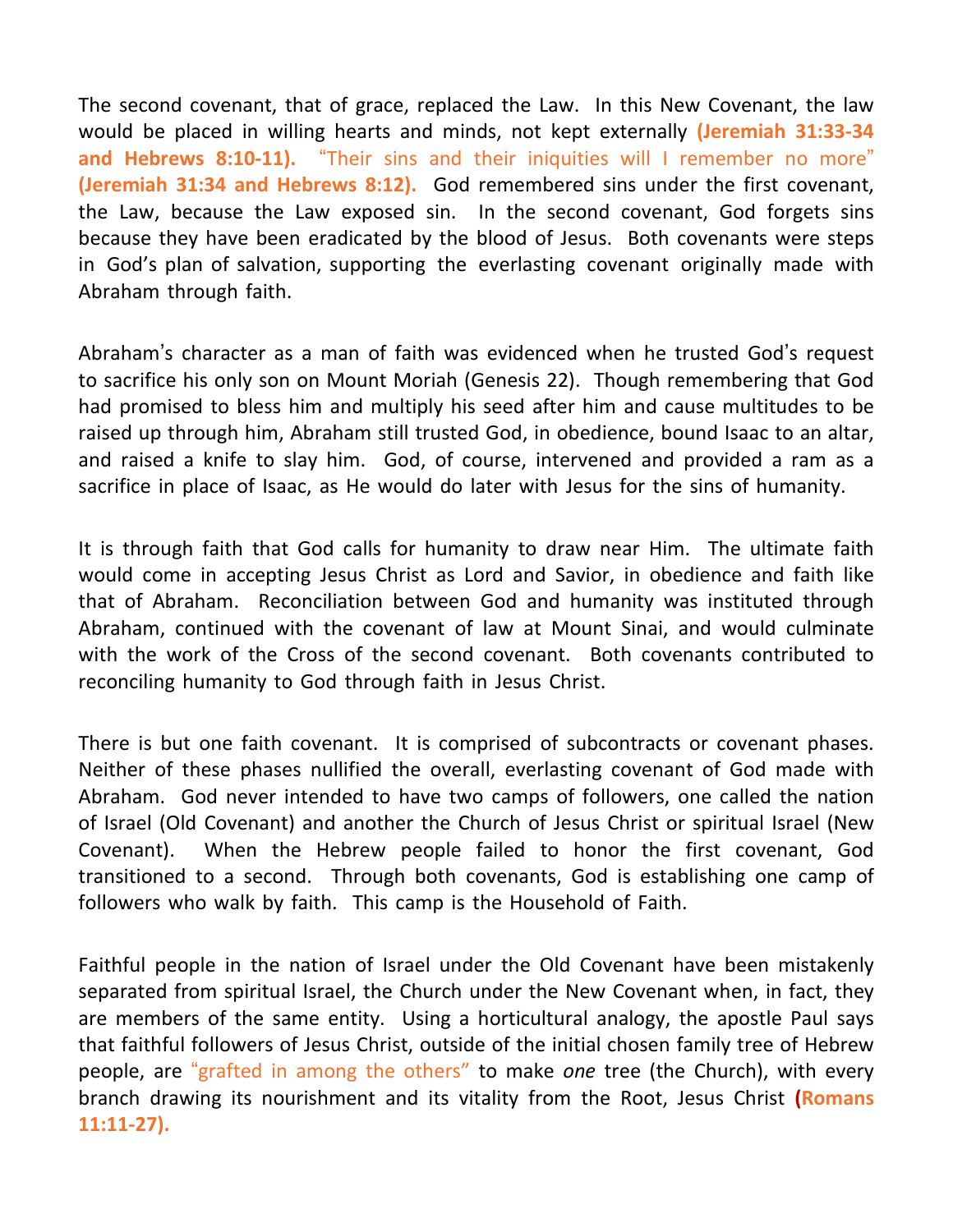God is not divisive, nor has He made any mistakes in the lives of His chosen. God continues to work unity in all who would follow the path of obedience and righteousness. God has revealed that He is building *one* house (household) not made with hands, comprised of those who accept Him in faith through Jesus Christ. That house, of which Jesus is the cornerstone, is the Israel of the Bible. "As you come to him (Jesus), the living Stone – rejected by men but chosen by God and precious to himyou also, like living stones, are being built into a spiritual house to be a holy priesthood, offering spiritual sacrifices acceptable to God through Jesus Christ. For in Scripture, it says: "See, I lay a stone in Zion, a chosen and precious cornerstone, and the one who trusts in him will never be put to shame" **(Isaiah 28:16) (1 Peter 2:4-6)."**

### **The Seed of Abraham**

The apostle Paul in his letter to Christians at Rome explained spiritual principles concerning Israel and the everlasting covenant. **Romans 4** (justifying the faith of Abraham) should be read and compared to **Genesis 17** where the initial covenant was established through Abraham.

Paul was a Jew by birth. He called himself "a Hebrew of Hebrews" **(Philippians 3:5),** who understood the Hebrew family and the covenant of the Law. After he was born again in Jesus Christ, spiritual truth about Israel came into focus for him. He wanted the people of his own flesh to find salvation in Jesus Christ. To help them understand, he explained 'the seed of Abraham' and who would inherit the promises of God. When God established the everlasting covenant with Abraham, He said, "I will establish my covenant between me and thee and thy *seed* after thee in their generations for an everlasting covenant, to be a God unto thee, and to thy *seed* after thee" **(Genesis 17:7, KJV, emphasis added).**

The *seed* was not simply those born of the flesh in the family of Abraham. Paul perceived the broader picture, in the Spirit, and wrote, "For the promise, that he [Abraham] should be the heir of the world was not to Abraham, or to his seed through the law [or the receivers of the law, the Hebrew people alone], but through the righteousness of faith. For if they which are of the law be heirs, faith is made void, and the promise made of none effect: Because the law worketh wrath: for where no law is, there is no transgression. Therefore, it is of faith, that it might be by grace; to the end the promise [the initial Abrahamic covenant] might be sure to all the *seed*; not to that only which is of the law, but to that also which is of the faith of Abraham; who is the father of us all **(Romans 4:13-16,** [*emphases*]**added).**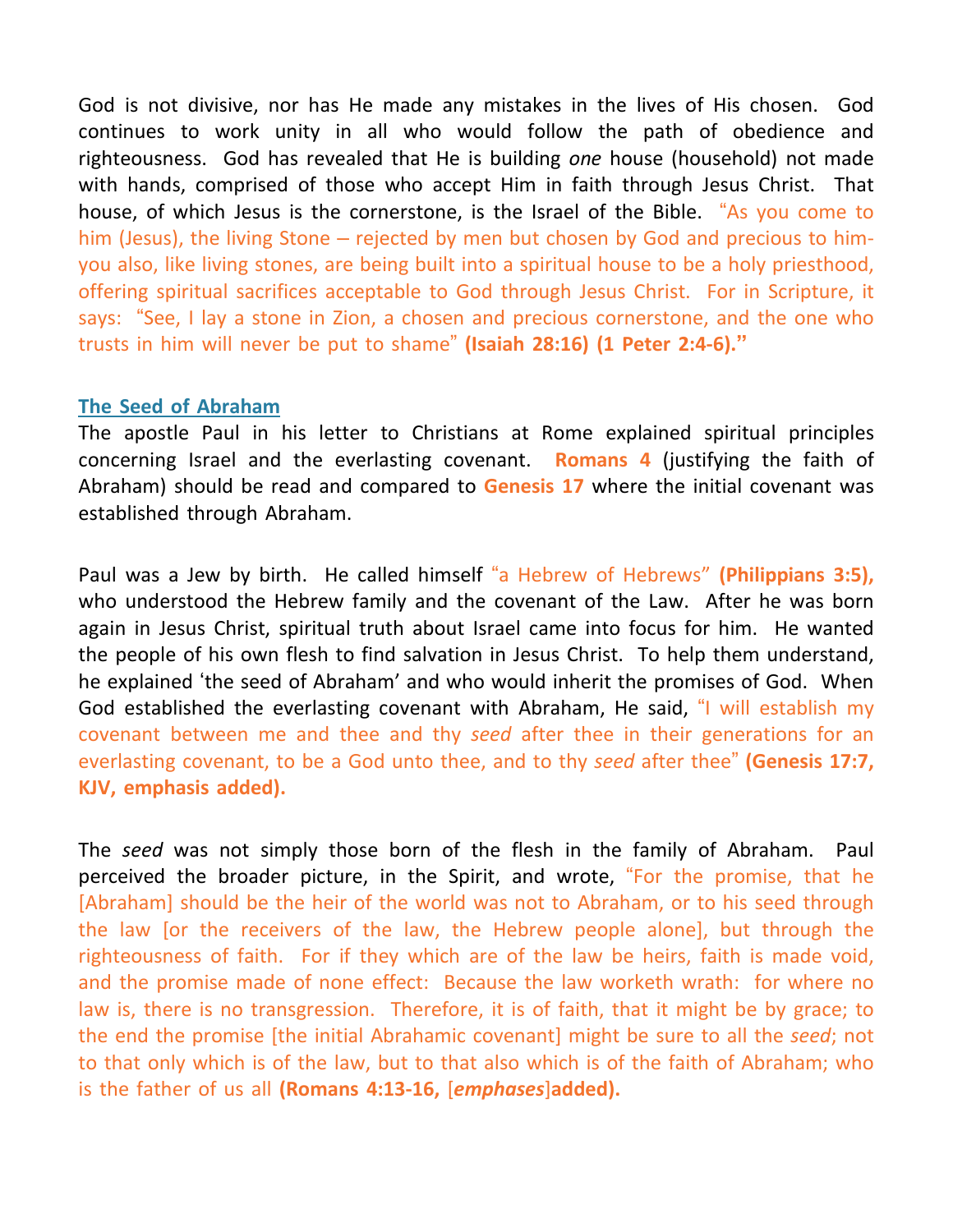The *seed* God referred to in Genesis 17 is revealed in this Romans 4 passage. God was speaking of a people who walk in faith by accepting Jesus Christ as Savior and Lord. Most of the nation of Israel rejected Jesus. John, the gospel writer, said, "He came unto his own [Israel of the Old Covenant], and his own received him not. But as many as received him, to them [people of faith] gave he power to become the sons of God, even to them that believe on his name: Which were born, not of blood, nor of the will of the flesh, nor of the will of man, but of God" **(John, 1:11-13,** [**emphases**] **added).**

Paul underscores and crystalizes his point to the Christians at Rome, "They which are the children of the flesh, these are not the children of God: but the children of the promise are counted for the *seed*" (Romans 9:8).

The household of faith is comprised of all people who, in faith, are born of God's Spirit. "There is neither Jew nor Greek, there is neither bond nor free, there is neither male nor female: for ye are all one in Christ Jesus. And if ye be Christ's, then are ye Abraham's *seed*, and heirs according to the promise" **(Galatians 3:28-29).** God no longer favors an Israel of the flesh. He favors a spiritual Israel, the household of faith, within which there is no racial favoritism. God loves everyone equally in the Church Jesus made possible and gives His favor in abundance to all who are the seed of Abraham in faith.

All scriptures pointing to the future blessings of God on Israel refer to a different body of people than national Israel or only the ancient Hebrew people (e.g., **Psalms 115:12; Isaiah 45:17;** and **Joel 2:27**). They refer to the faithful servants of God who come to Him in faith through Jesus.

In speaking to spiritual warfare the Church endures, **Revelation 12:17** says that Satan "went to make war with the remnant of her *seed*, which keep the commandments of God, and have the testimony of Jesus Christ." Note that the *seed* is described as those who "keep the commandments of God and have the testimony of Jesus Christ." This is not pointing to the modern-day nation of Israel nor the ancient Hebrew people who did not keep God's commandments. It is pointing to those (the *seed*) who do keep God's commandments and have a testimony of Jesus Christ (born again believers of the Church). And this includes Hebrew people through the centuries who have been converted to a saving knowledge of Jesus Christ. God is honoring and favoring the *seed* of Abraham by faith, not by flesh.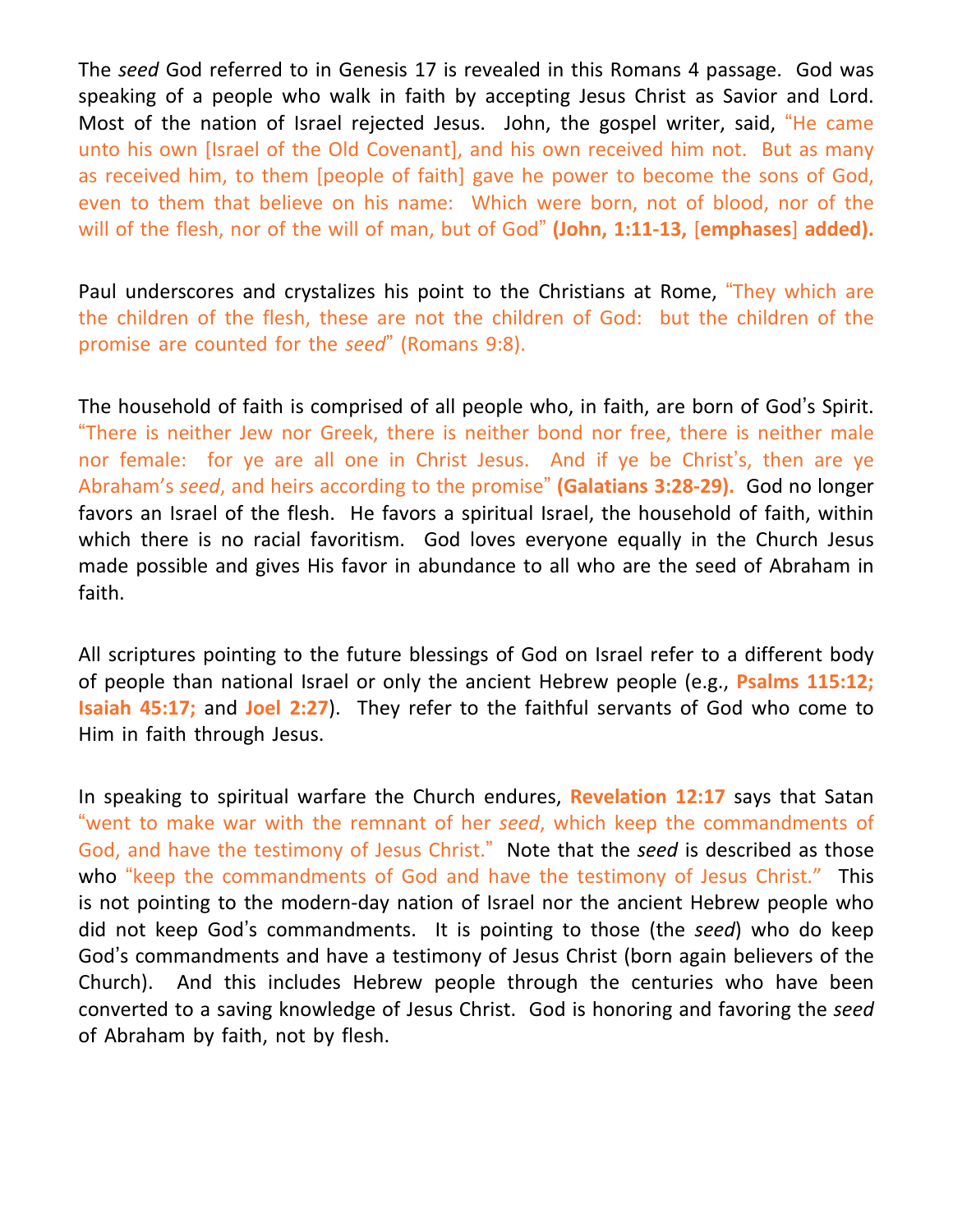## **The Use of Prefiguring**

In order to fully understand the truth about the Church of Jesus Christ, one must realize the symbolism used in the Old Covenant (Testament) that pointed the way to Jesus. The technique used is called *prefiguring*. Ask yourself this question, 'Did God fail in His attempt to raise up a chosen people through the ancient Hebrews?' It would seem that way, considering that God allowed the Israelites to be carried away into exile in Babylon, permitted them to return and rebuild, allowed them to prosper for a season, but then allowed the Roman Empire to utterly destroy Jerusalem and the temple, and kill over a million people. But God did not fail in His dealings with ancient Israel. The **people** failed to live by the Law, as noted in **Hebrews 8:7-8,** "For if there had been nothing wrong with that first covenant, no place would have been sought for another. But God found fault with the **people** . ."

God actually accomplished much through the ancient Hebrew people, the nation of Israel. He demonstrated to the world that a Savior was needed. Their weakness in obedience paved the way for the Messiah to come and redeem a sinful world. That Messiah, Jesus Christ, was born of Jewish descent, yet was conceived by the Holy Spirit. In him would the victorious spiritual Israel blossom.

God surely anticipated this in His redemption plan from the very beginning. The allknowing God of the universe engineered a plan that would make the opportunity for all people to be reconciled to Himself. Those people, should they choose God by accepting Jesus as Savior and Lord, would become part of a vast multitude of saints who would be one with God, His very intention before man's sinful fall. What He accomplished in Hebrew Israel was preparation for the coming of Jesus and the revealing of principles of the Church that would follow Jesus' death, resurrection, and ascension into heaven. This was *prefiguring*. Jesus was the figure or focal point of the plan.

Other biblical terms for *prefiguring* are *example* and *shadow*, as found in **Hebrews 4:5,** "For if he were on earth, he should not be a priest, seeing that there are priests that offer gifts according to the law: Who serve unto the *example* and *shadow* of heavenly things." Other passages that clarify the meaning of the concept of *examples* and *shadows* are found in **1 Corinthians 10:6-11** and **Romans 15:4.** The priests of the tabernacle and temple in the Old Covenant were a *shadow* of our high priest, Jesus Christ, the substance that cast the shadow.

A shadow is not the real thing. It is merely an image that is projected because of the real object. Your shadow cast upon the ground is but a shape that has two dimensions.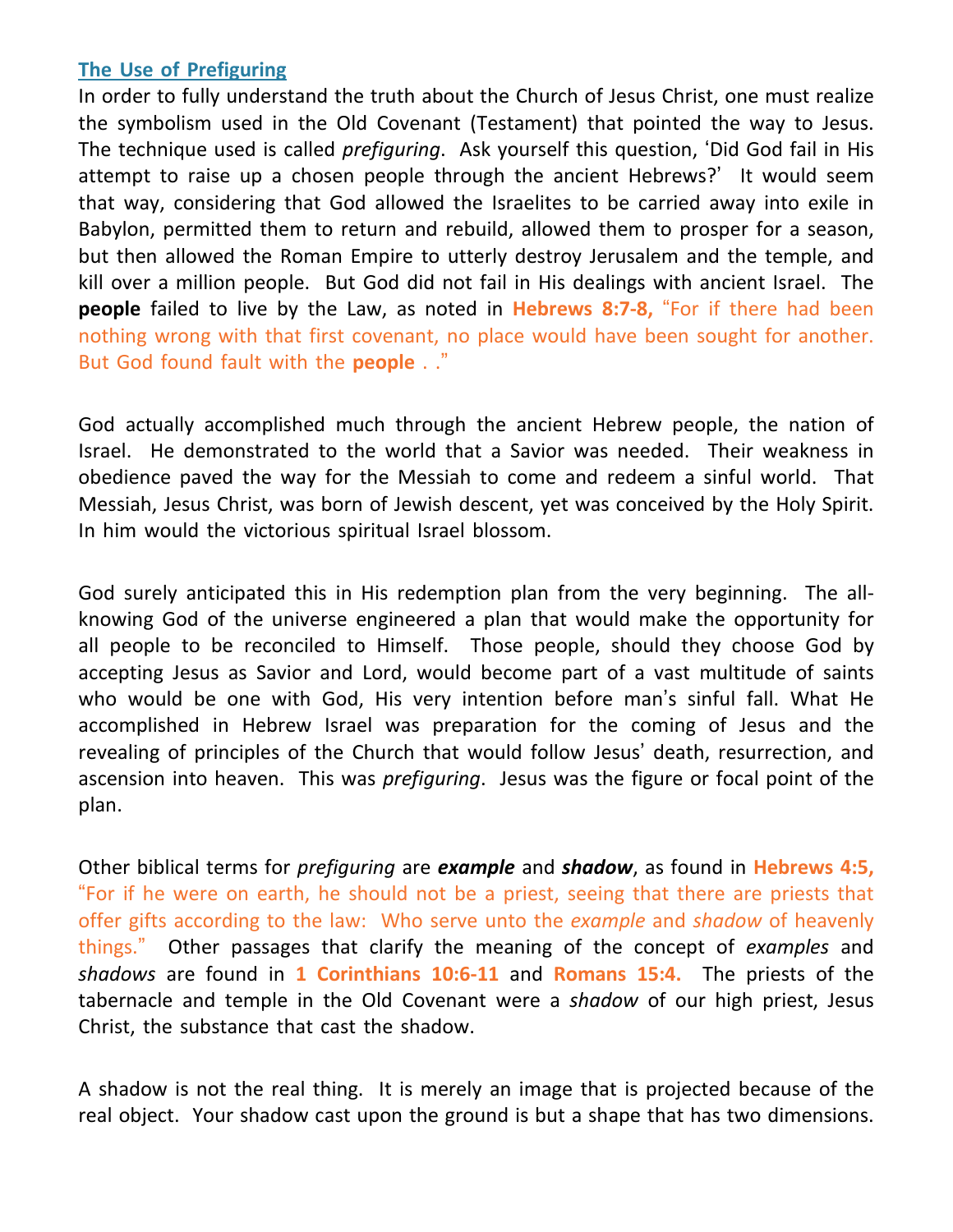It has no substance and cannot be touched. You, however, are real, a three-dimensional being that causes the shadow to have form and to give anyone who sees it an idea or an inkling of how you look. Biblical shadows do the same.

Images produced in a shadow box are good examples. Someone with talent twists and contorts fingers, hands, and arms many ways to produce images on a screen of animals or other things. The images produce a 'picture' in our minds of what the creator is projecting. The images are only two- dimensional, but the fingers, hands, and arms that produce them are three-dimensional. The same is true of Christ and the Church. The various aspects of the life of Israel under the Old Covenant were but a shadow or image of the true household of faith, the Church that was to come. Ancient Israel was used by God as an earthly shadow for heavenly things **(Hebrews 9:9; 10:1).** That is what prefiguring is all about.

The depth of detail that God used in this prefiguring process is remarkable. Every last detail of the Old Testament, in some way, foretold something in the New Testament. The tabernacle in the wilderness **(Exodus 25-31)** and later, in a more permanent fashion, the temple at Jerusalem, were used to prefigure the ministry of Jesus Christ and the dwelling place of God. God was using the tabernacle and temple, fashioned with human hands, as a *shadow* of the true tabernacle and temple in the heavenly places, fashioned by the hands of God.

Of particular significance in the tabernacle and the temple was the Holy of Holies, the area in which God chose to dwell in those days. The glory of God rested upon that place. Only the high priest could enter that room once a year. The Holy of Holies was prefiguring the heavenly tabernacle or abiding place of God. Jesus entered into the heavenly abiding place of God **(Hebrews 9:24)** and appeared before God "to put away sin by the sacrifice of himself" **(Hebrews 9:26).** Because of Jesus' sacrifice, we now have the right or privilege, through Jesus, to enter into the Holy of Holies in the heavenly places. The earthly tabernacle made with hands was the *shadow*, but the heavenly tabernacle or abiding place of God was the real thing. Through Jesus, we can now experience the real thing. "Having therefore, brethren, boldness to enter into the holiest by the blood of Jesus . . let us draw near" **(Hebrews 10:19, 22).**

Understanding our position in the heavenly places is important because, later in the book of Revelation a multitude of people is seen before the throne of God, singing and praising Him. This worship is not just in the future. It is present as well as future, a worship by the saints of all time in the very presence of God in the Holy Spirit. Through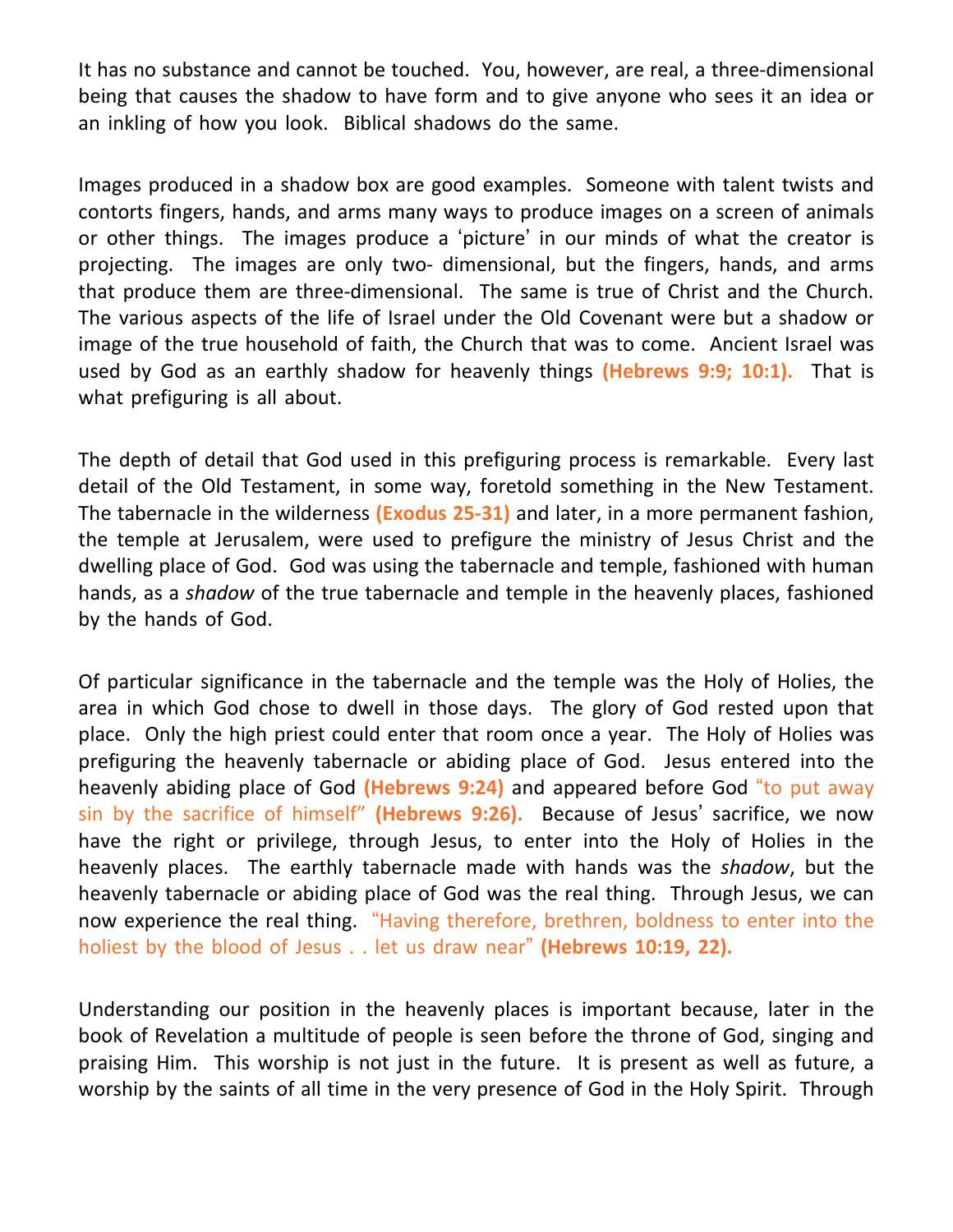that Spirit, we are continually in the heavenly places if we are in Christ Jesus. Paul indicates that truth in **Ephesians 2:6.**

We indeed can worship God in the heavenly places now. We do not have to wait. Jesus said to the Samaritan woman at the well, "God is a Spirit: and they that worship him must worship him in spirit and in truth" **(John 4:24).** God cannot be worshiped in any other way. There is no need to interpret the worship scenes of Revelation as representing Christians worshiping God in the future in heaven when they can do so now in spirit and in truth. Much of the book of Revelation reveals that. It is not showing a rekindled spark of the Old Covenant, with the Hebrew Israelites getting special treatment. It is showing spiritual Israel, the Church of Jesus Christ, the household of faith in God's presence that developed out of the original Hebrew family, "under the shadow of the Almighty" **(Psalms 91:1).** To understand the book of Revelation any other way causes frustration in justifying all the physical elements of the events that are related. God moved in the midst of the Israel of the Old Covenant for a season. That reality *prefigured* spiritual Israel with God moving in her midst forever.

Many in Christendom still view the contemporary nation of Israel as the peculiar people to whom God shows favor. The nation of Israel and its people are exalted as 'the holy land' and 'God's chosen people.' In reality, it is the *true* Jews whom God chose, favors, and considers holy. Old Covenant Israelites (Hebrews) prefigured spiritual Jews of the New Covenant, namely all saints of God who have accepted Jesus Christ as Savior and Lord. Paul points this out, "For he is not a Jew, which is one outwardly; neither is that circumcision, which is outward in the flesh: But he is a Jew, which is one inwardly; and circumcision is that of the heart, in the spirit, and not in the letter; whose praise is not of men, but of God" (**Romans 2:28-29).** Two things are revealed as prefigured – the real Jew and the sign of his authenticity: circumcision. Initially only the Jew of the flesh existed. The sign of his commitment to God was circumcision on the eighth day. Both he and his sign were shadows or types of the real thing.

The New Testament reveals that he is a Jew who is one internally (inwardly), born of the Spirit and not of the flesh. Circumcision was prefiguring the sign of a saint's commitment to God through circumcision of the heart or, on other words, a spiritual change that would take place within. That is the real circumcision that counts in God's sight, and it relates to the Jew who is one inwardly. Anyone who has experienced spiritual circumcision is a Jew, is chosen, and walks in the anointing and blessing of God.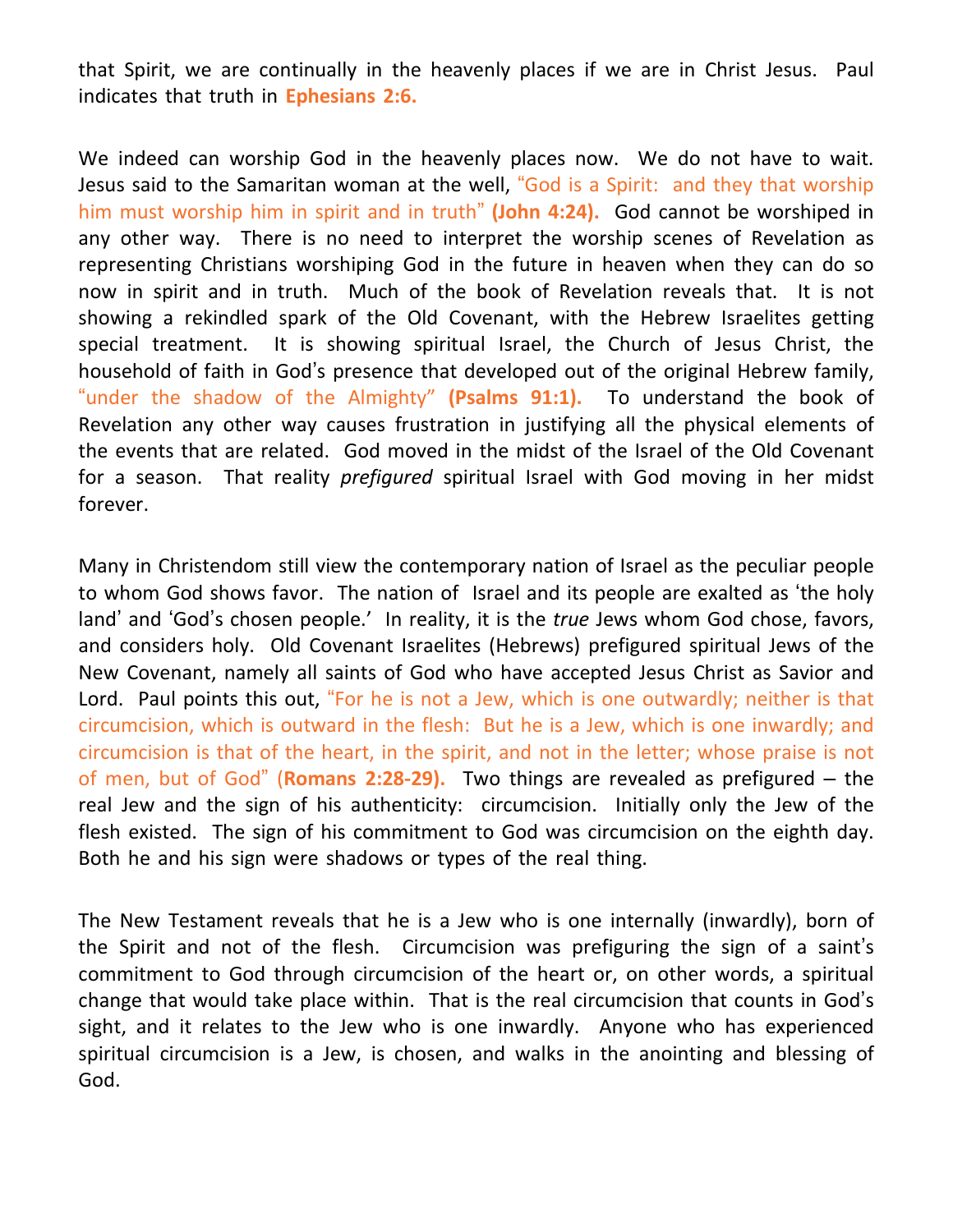Paul, in his letter to the Colossians, reiterates this theme when he says, "Beware lest any man spoil you through philosophy and vain deceit, after the tradition of men, after the rudiments of the world, and not after Christ. For in him dwelleth all the fulness of the Godhead bodily. And ye are complete in him, which is the head of all principality and power: In whom also ye are circumcised with the circumcision made without hands, in putting off the body of the sins of the flesh by the circumcision of Christ: Buried with him in baptism, wherein also ye are risen with him through the faith of the operation of God, who hath raised him from the dead. And you, being dead in your sins and the uncircumcision of your flesh, hath he quickened together with him, having forgiven you all trespasses" **(Colossians 2:8-13; Philippians 3:3).**

It could be that those who place their emphasis on the ancient Hebrew family or on the nation of Israel today are moving in the areas of "philosophy and vain deceit, after the tradition of men, after the rudiments of the world, and not after Christ" **(Colossians 2:8).** We are complete in Him, having received "the circumcision of the Christ" which changed our hearts, causing us to be made alive or "quickened together with him." The first circumcision, that of the flesh, prefigured that of the heart by Christ Himself, through "the operation of God."

One last area of prefiguring that we should understand is that of the city of Jerusalem and Mount Zion. Scripture lavishes praises upon Jerusalem, "I was glad when they said unto me, Let us go into the house of the Lord. Our feet shall stand within thy gates, O Jerusalem. Jerusalem is builded as a city that is compact together: . . pray for the peace of Jerusalem: they shall prosper that love thee" **(Psalms 122:1-3, 6).** And another – "the Lord doth build up Jerusalem: he gathereth together the outcasts of Israel" **(Psalm 147:2).**

Jerusalem, the city located in the Middle East, was initially chosen by God to be His city under the Old Covenant. After the wilderness journey of the Israelites when God dwelt in the portable tabernacle, God allowed David and Solomon to conceive and build a somewhat more permanent dwelling, a temple constructed in the city of Jerusalem. There, God took up His habitation for a season. He chose to dwell there, and it became 'holy' because of His presence.

The time came, however, when the physical city of Jerusalem, like all the other prefigured objects, was replaced by a spiritual counterpart, the New Jerusalem. Several times, Jerusalem of old was sieged and destroyed. Finally in 70 AD, Jerusalem, along with the physical temple of God, was completely destroyed. Though the city has again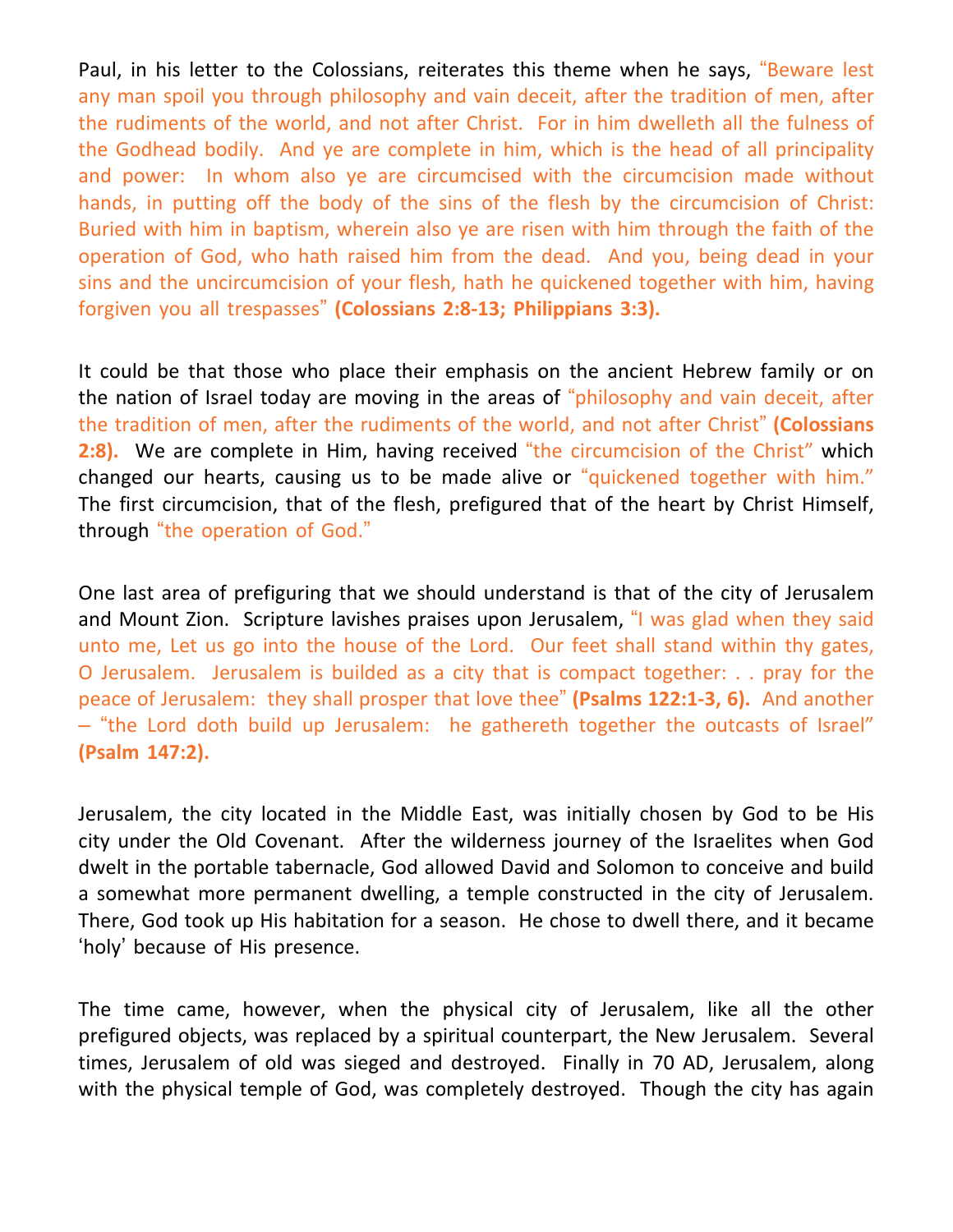revived in our day, the temple has never been rebuilt to house the presence of God because He now dwells in us, the new temple of God **(1 Peter 2:5).**

Jerusalem of old was favored by God because of His presence. When followers of Jesus, the Church, became the dwelling place of God, His temple, the New Jerusalem, God's favor expanded to include all who love Him, and can now be called the household of faith through Jesus Christ. All Scripture that lauds or praises Jerusalem, whether past, present, or future speaks of New Jerusalem that was prefigured by the earthly city of Jerusalem.

When John received his vision on the isle of Patmos, he saw and heard about a new heaven and earth. In **Revelation 21**, the holy city, New Jerusalem, is seen coming down out of heaven from God. Though described in elaborate detail in Revelation chapters 21 and 22 (precious jewels, streets of gold, gates of pearls), it is not the city that we might envision, nor is it made with human hands. This New Jerusalem has been misunderstood and wrongly interpreted as heaven since John recorded his vision. Rather than being shown heaven, he was seeing something else.

In the vision, an angel appeared to John and said, "Come hither, I will shew thee the *bride*, the Lamb's wife" **(Revelation 21:9-10).** Reference to that *bride* throughout the New Testament is repeated often and clearly understood. She is the **Church** and Jesus is the Bridegroom. What John was shown in all her glory was the Church, the wife of Jesus, "the Lamb of God, which taketh away the sin of the world **(John 1:29).**

The vision in **Revelation 21:10** continues, "And he carried me away in the spirit to a great and high mountain." Notice first that in order to see the Church, John had to be "in the *spirit*." It was not a reality he could perceive with his natural eyes. He had to see it with spiritual eyes. Notice secondly that the Church was on a "great and high *mountain*." This where Mount Zion comes into focus. In Scripture, Jerusalem and Mount Zion are frequently referenced interchangeably. To speak of one is to speak of the other.

In the *natural*, Mount Zion is one of the mountains or hills on which the city of Jerusalem was built and happens to be the approximate location of the upper room where the Holy Spirit fell on the day of Pentecost, the beginning of a Spirit-empowered Church. In a *spiritual* sense, New Jerusalem, the bride of Christ, is Mount Zion. **Hebrews 12:18-22** says it this way, "You have not come to a mountain that can be touched and that is burning with fire; to darkness, gloom and storm . . . (the physical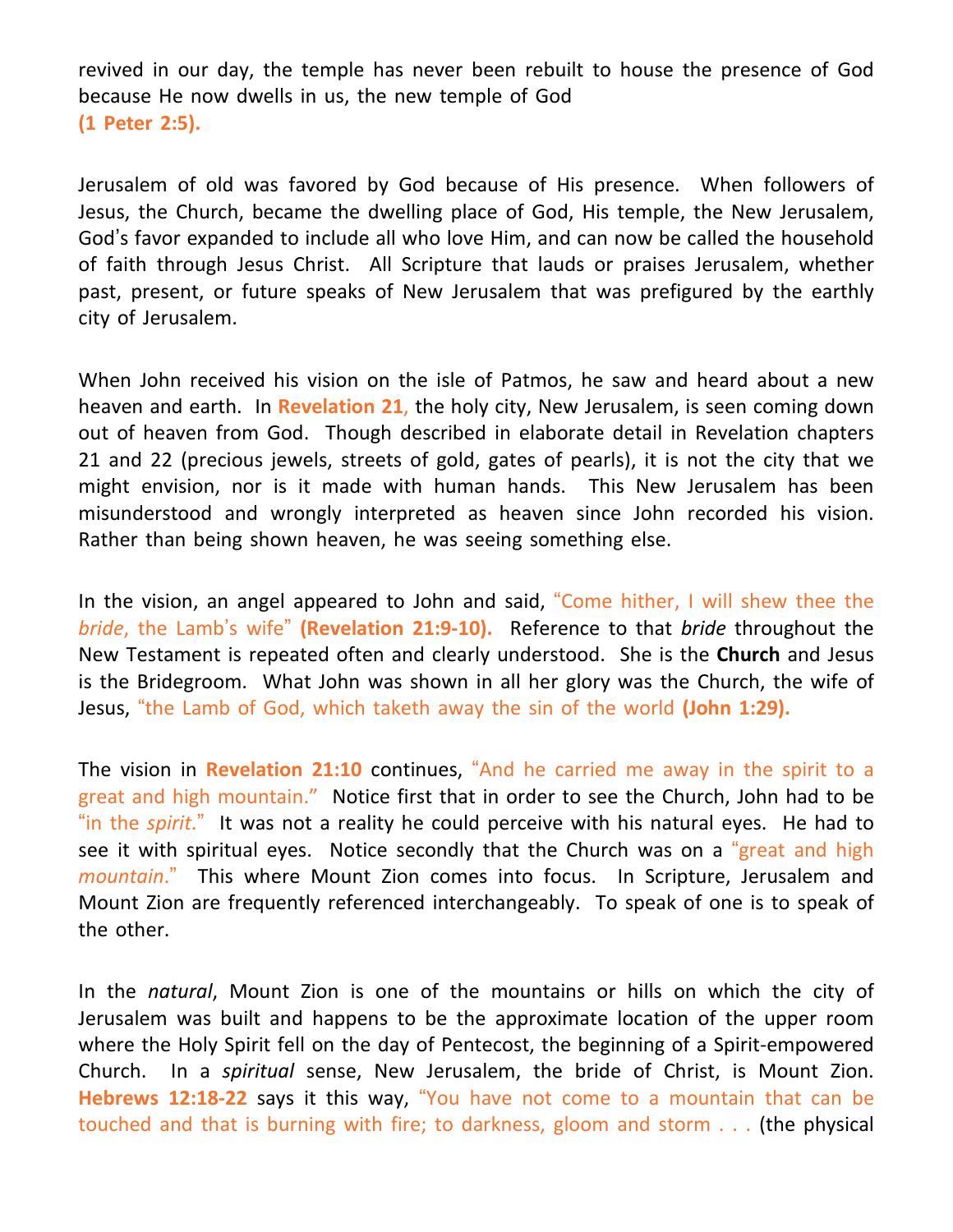Mount Zion the Hebrew people encountered after they left Egypt) . . . but you have come to Mount Zion, to the heavenly Jerusalem, the city of the living God" (the *bride* John was shown in his vision recorded in Revelation) (emphases added). The passage in Hebrews continues by explaining what this Mount Zion really is, and it has a surprising composition – "you have come to thousands upon thousands of angels in joyful assembly, to the church of the firstborn, whose names are written in heaven. You have come to God, the judge of all men, to the spirits of righteous men made perfect, to Jesus the mediator of a new covenant, and to the sprinkled blood that speaks a better word than the blood of Abel" (Hebrews 12:22-24).

Mount Zion, the heavenly Jerusalem, the bride of Christ of past, present, and future, was seen by John and described in all its glory. He was seeing the future, completed, spotless bride of Jesus Christ in the heavenly places, along with an angelic throng worshipping the God of the universe. If we are in Christ Jesus, we are already part of the New Jerusalem, seated in the heavenly places on Mount Zion. It may not yet be finished. There are others being added daily and more finishing work is being done by the Holy Spirit. And we can be part of it in Jesus Christ.

The Bible is replete with prefiguring, examples and shadows of spiritual things that were to come and are now reality.

#### **The Real Israel**

The real Israel is more than the original Hebrew family. The real Israel is not an earthly nation. Jesus said, "my kingdom is not of this world" **(John 18:36).** The New Testament reveals what it really is.

"You are a chosen people, a royal priesthood, a holy nation, a people belonging to God, that you may declare the praises of him who called you out of darkness into his wonderful light. Once you were not a people, but now you are the people of God; once you had not received mercy, but now you have received mercy" **(1 Peter 2:9-10).**

Everyone outside of the original Hebrew family, referenced in the Bible as Gentiles, has been given the opportunity to be part of the household of faith, the family of God comprised of any willing follower of Jesus Christ. "You are all sons of God through faith in Christ Jesus, for all of you who were baptized into Christ have clothed yourselves with Christ. There is neither Jew nor Greek, slave nor free, male nor female, for you are **one** in Christ Jesus" **(Galatians 3:26-28).** Jesus, speaking about being the good shepherd of all his sheep, told his disciples this was going to happen, "I have other